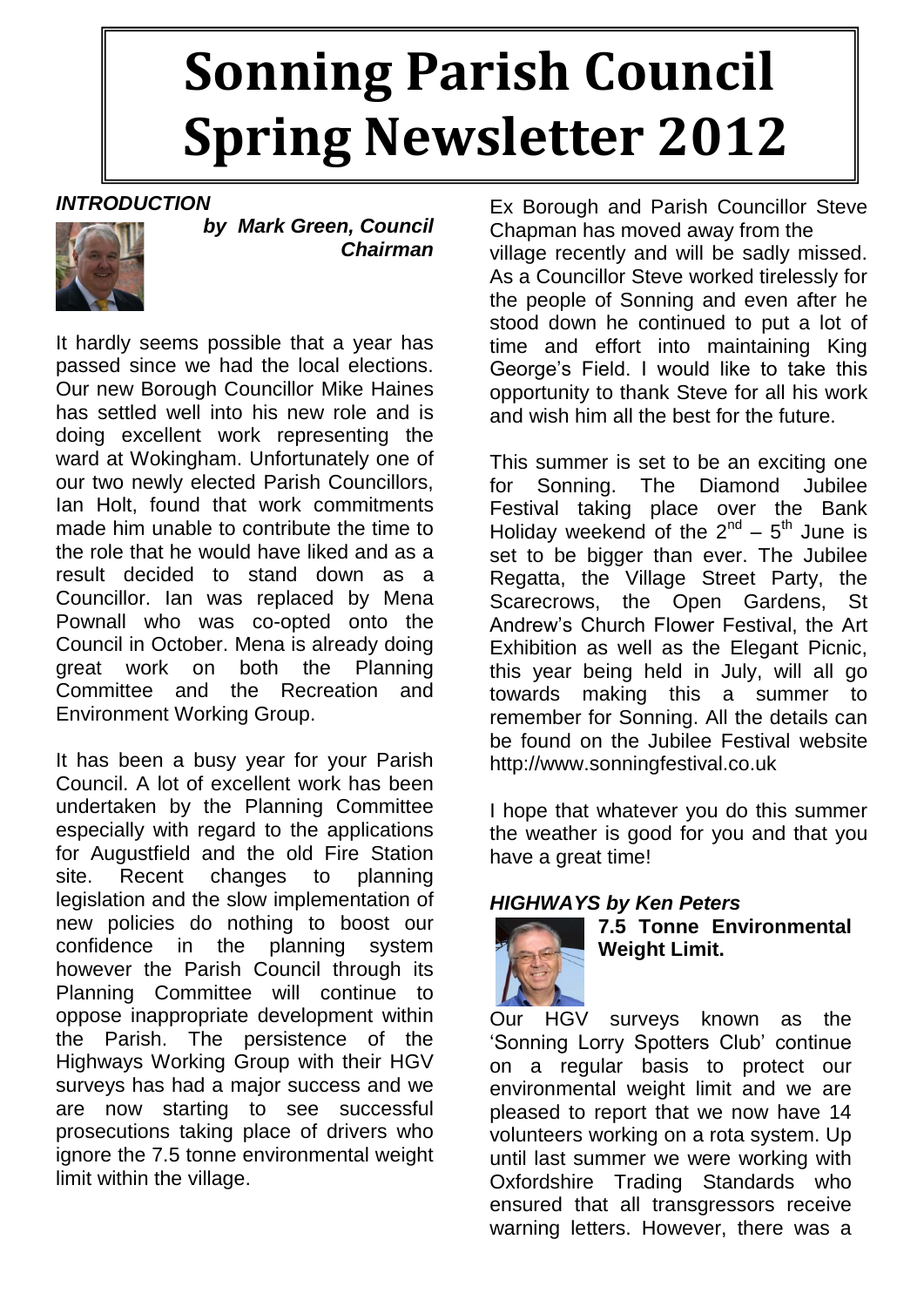reluctance to enforce the weight restriction with prosecutions which was our main goal to deter offenders. About the same time Wokingham Borough Council and West Berkshire Council Trading Standards Departments combined forces and as West Berks have a weight limit enforcing role which has now extended to Wokingham including our own Sonning Environmental Weight limit. We have conducted three surveys with this new arrangement which requires a stricter statement and evidence input process and as a result four successful prosecutions were achieved at a Reading Court early in April. There are another three which will appear at the same court shortly. When we began these surveys in November 2009 the average number of HGVs reported were 17 and over the last 4 surveys we have reported an average of 5. Whilst these are only a snap shot in time it is a positive trend. Realistically it is unlikely we will totally eliminate the problem but with our determined band of volunteers working in all weathers we can minimise the problem and make it known that Sonning is a 'no go area'. We will never stop the odd Polish driver with a forty tonner using an out-dated GPS but at least he will never return after the experience! If you would

like to help us with this vital role please give me a call.

Please remember that we have also established a reporting facility on our council website enabling residents to report their observations directly where they believe a vehicle is clearly over 7.5t. You should try to give date & time, registration number, make of vehicle, place seen and direction of travel, with description and company name etc. ('www.sonning-pc.gov.uk/highways').

Whilst the sighting will not result in a prosecution it helps us tremendously in maintaining a movement log on vehicles which is invaluable to our survey work.

#### **Traffic Sign Survey.**

Our Highways Working Group have been undertaking an in depth survey of all traffic signs in the Parish so that we can determine their suitability, condition and whether they are relevant today. They have logged approximately 650 road traffic signs and these do not include information or direction signs. We are aware that there is a high degree of clutter at key points that need to be addressed. Once we have identified which signs are considered 'surplus' and understand their validity we will be discussing their future with Wokingham Borough Council WBC).

#### **20mph Zone/Limit.**

WBC recently advised us that the 20mph zones throughout the borough, including ours, have been converted to 20mph limits thereby, in theory, making them enforceable. The signs have already been installed so they could be included in the budget for the last financial year. The new Traffic Regulation Order came into force in January.

#### **Community Speedwatch.**

We have been monitoring the Police initiative called 'Community Speedwatch' where residents are recruited and trained on police speed detection equipment to aid them identify and help enforce speed limits. We have seen these surveys taking place across the country and are endeavouring to set up a similar scheme for ourselves, particularly now the 20mph limit is enforceable. However, despite publicity and the Thames Valley Police promoting this initiative on their website, we are told it has been suspended pending clarification of legal issues. We expect to meet senior police officers soon to clarify the situation and in the hope of a positive outcome.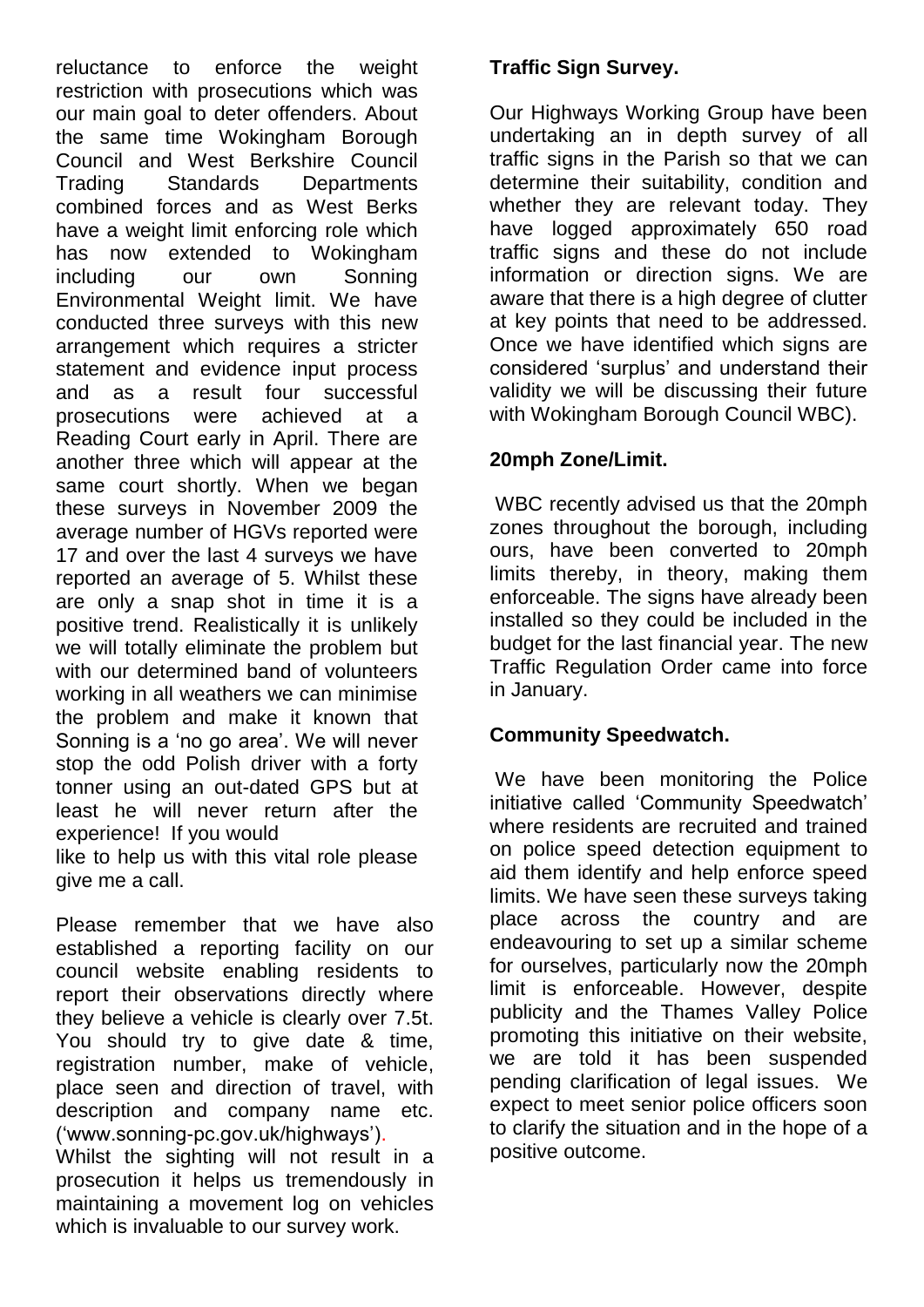#### **Sonning Lane/A4 Junction.**

You will have noticed the changes to the A4/Sonning Lane junction carried out during last year which was one of our top 3 priorities. It was not the solution we desired, which we felt should have at least included an improved filter left to reduce the frustration. This was not economically possible at this time as a fibre-optic cable was unexpectedly discovered just below the surface at a critical point which would have cost at least £60,000 to move. WBC, under pressure from the Police to improve safety urgently, had no alternative but act with the current arrangements. Although we see this as a safety improvement it is still a compromise, but perhaps with us maintaining the pressure further improvements can be made in the future.

#### **Sonning Highways – Long Term.**

At our 2010 Annual Parish Meeting our Highways Working Group presented their work on our long-term highways strategy which has been set up to investigate the possible options to mitigate the damaging effects of over 15,000 vehicles travelling daily through the village. In short, is there a better way of managing the volume of traffic transiting the village which has less impact on our residents resulting in a general improvement in the quality of their lives. This was followed with an update at our 2011 Annual Parish Meeting. Whilst it is not within our powers to close the bridge or restrict traffic volume, which could have an adverse effect on adjacent authorities, including other bridge crossings, our initial findings demonstrated that there could be considerable improvements for residents including Pearson Road and the High Street which is the environmental core of the village most at risk. However, diverting any inbound traffic to the bridge elsewhere could impact negatively on other residents in the Parish. We have had lengthy discussions with the authorities, including the Police, which

has helped us understand what is possible and what is not. Whilst there is no final preferred proposal that can be presented to the Parish Council and onward to WBC one aspect we are sadly lacking is accurate meaningful data on the volume of traffic using our key roads, including speeding, flow rates, times etc. We plan to carry out an intense traffic survey for a two week period on all key roads later in the year. Without this we cannot begin to understand the true current situation and what might be expected if we proposed route changes, even for a temporary period, to gain knowledge and possibly create simulations of the results of any proposed changes. This will enable us to gather more accurate data to present to residents together with arguments for and against before a permanent solution can be determined. We still intend to undertake a resident survey or referendum before any final proposal is submitted to WBC on the long term plan.

There are many issues to consider even on a temporary measure before we make our proposal to WBC. It is the Wokingham Borough Council that has the ultimate authority and it could take some time before there is any further progress.

We appreciate the sensitivity of any changes to the traffic directions and flows and have repeatedly stated that we wish to involve all residents and keep them informed of progress.

All this work began when there was a hope that the Reading Traffic Innovation Fund could provide an additional Thames bridge crossing in 2018-20 at the earliest, but that possibility appears to be no more in the current economic climate. Therefore, we have to accept that there is no prospect of an additional Thames crossing being built in the foreseeable future. If we do nothing our traffic situation will only get worse. This could be our last opportunity for many years to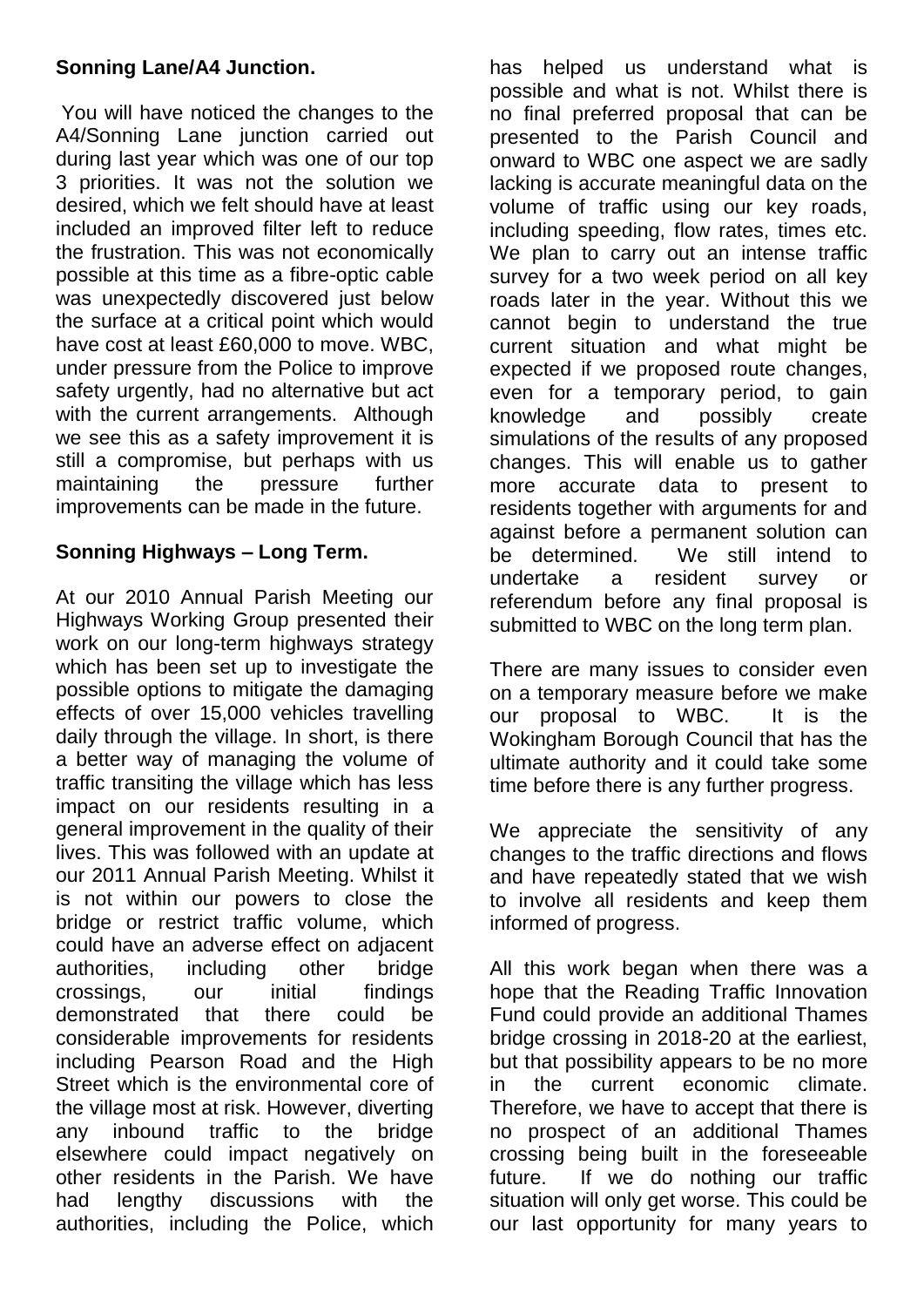make a significant improvement to residents and our visitors alike. Our plan and our long-term highways strategy is certainly a better option than sitting back and doing nothing. The authority's reaction is severely limited as their highways priorities are governed, understandably, by safety issues and available funds. Realistically at this time non-accident areas and environmental plans are low priority.

We are still planning to hold a further update meeting at Pearson Hall with regard to the ongoing work on a future Highways Strategy however with the recent emphasis having been so successfully focused on the HGV surveys there is very little additional information to present at this time.

#### **Condition of Local Roads.**

Keeping our roads and pavements in a condition that reflects the good image of our village is a constant battle and relies heavily on residents reporting faults on the highways including damaged signs etc. Should you see a damaged road or pavement conditions requiring attention including signage problems, you should initially report these to Wokingham BC. WBC welcome input direct from residents on their Customer Service Centre number on (0118) 9746000. You can also use their new Live Chat facility on their website to report road conditions and other issues. 'www.wokingham.gov.uk/contacts' or email

['wokinghamdirect@wokingham.gov.uk'](mailto:wokinghamdirect@wokingham.gov.uk).

#### *PLANNING by Pat Doyle*



**EFFECTIVE COMMUNICATION - Objecting to that Planning**

You may be unaware that not only do Wokingham Borough Council keep a count in the Case File of how many letters arrive objecting to an application. Failed

applicants also monitor the numbers to similarly gauge the weight of opposition when revised applications are considered or consultants are preparing appeal evidence.

Situations have arisen with our Parish Council Planning Committee vigorously opposing an application against the view of Wokingham's Planning Department who are favouring approval and citing little or no local opposition as part of their case after checking the file to count the letters or prints of emails.

Revisions to Planning Applications by the applicant that do not go out for fresh public consultation following initial submissions by your Parish Council Planning Committee and local residents prevents us knowing the nature of those changes. New plans might appear on the 'planning' web site, but no time for further comment is given. This is an unfortunate process that has lately been re-adopted by Wokingham Borough Council. As an example, only by the fortunate intervention of our Borough Councillor Mike Haines were we told about the intent by Wokingham Planners to approve extensive development of the 'August Field' site in Charvil Lane based on plan changes and other measures. Objections prevailed and the application was soundly refused. Even so, we fully intend to ensure that all elements of planning applications, including revisions, are properly exposed to public consultation by the Local Authority.

When La Farge set up an exhibition about future gravel extraction at Sonning Eye, attendees were politely invited to sign the visitors book, thus a record was kept of local interest, or lack of it, for their future reference.

Letters of objection to any planning application, or even support, are highly effective, but they must be relevant. Loss of privacy, Noise, Design, Effect on your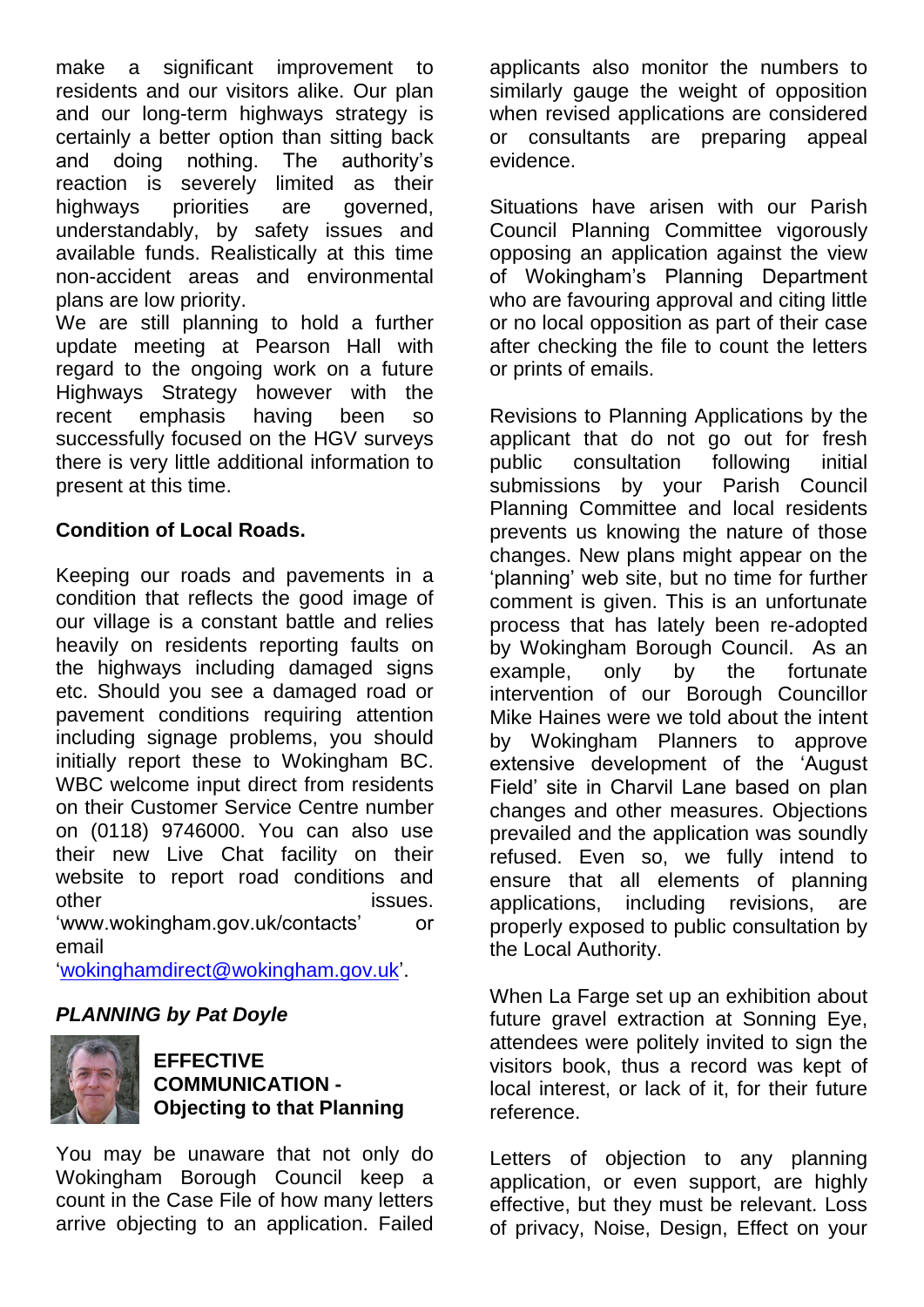Area, Road Safety for example are factors that have to be considered. Legal matters such as Covenants and Property Rights, Property Value or Financial implications or even your views about the applicant have no bearing whatsoever and will probably render your objection completely ineffectual. Do ensure that you quote the correct application number with your letter that must arrive no later than the Closing Date for Comments stated on the application notification.

The Local Authority does not expect your letters to contain numerous references to Local and National Planning Policy, complex points on

highway safety, tree preservation rules, drainage or biodiversity etc, etc. They are always anxious to accurately gauge local views in addition to the Parish Council's comments.

Last but not least, do please take the time to write those letters or send emails if you want your opinion taken into account. Your Parish Council needs that support to underpin its own efforts, which, after all are for your benefit anyway.

Write, quoting Application Number no later than the Closing Date to; Planning Department, Shute End, Wokingham RG40 1WR E-mail;

[development.control@wokingham.gov.uk](mailto:development.control@wokingham.gov.uk) Check Planning Applications at Wokingham Borough Council Planning.

#### *SONNING CONSERVATION AREA ASSESSMENT by Pat Doyle*

#### **The Parish Council needs your help!**

In conjunction with the Sonning and Sonning Eye Society, your Parish Council has a statutory duty to produce a formal document, which is a detailed assessment, or appraisal, of our **Conservation** 

area that will be a material consideration for deciding any planning application or appeal.

To create this vital document we need to re-examine, survey and collate information on our built environment. To do this we need additional volunteer surveyors to join those who have already come forward. Training will be provided.

This is an exciting community project, essential to the continued well being of Sonning. If your are interested please contact Pat Doyle on 0118 9693605

#### *RECREATION AND ENVIRONMENT* **b***y Mark Green*

#### **King George's Field.**

King George's Field continues to be well used for both football and cricket. However this, almost continuous, use takes its toll on the grass. Therefore this spring we have decided to invest in a programme of work to improve the quality of the grass and playing surface. Work to roll, tine and weed and feed the grass has begun and we are already starting to see the benefits of that work aided by the substantial amount of recent rainfall! However the recent rainfall has not been enough to ease the current hosepipe ban so our initial plan to repair some of the surface with new turf has had to be postponed until we can guarantee that we will be able to water it in.

Our programme of planting has continued and many new trees and whips have been planted over the past few months.

#### **Tennis Club Pavilion.**

The new Sonning Lawn Tennis Club pavilion has been completed and is being well used by the thriving tennis club.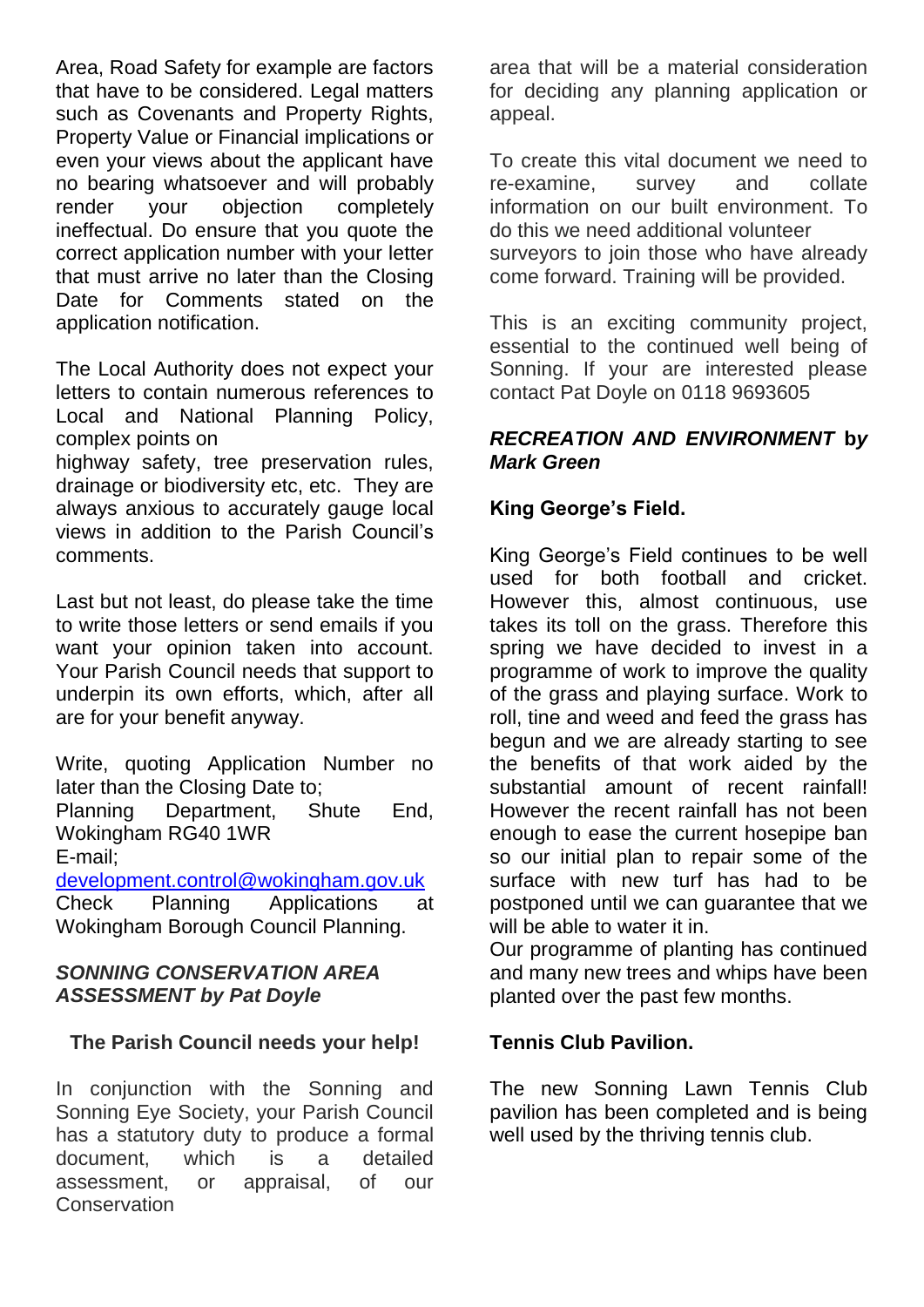#### **The Sports Pavilion.**

Work to refurbish the kitchen in the pavilion has now been completed and new appliances and work surfaces have been fitted. This is providing a much more useful, and hygienic, facility for all our users.

#### **The Wharf.**

The Wharf continues to be well used but it has had some damage done to it by vehicles that were driven onto it by contractors working in the area. A blocked drain also contributed towards the deteriorating state of the Wharf grass however we are currently working on a plan to carry out restorative work to enable visitors to continue to enjoy this wonderful open space.

#### *POLICE AND SECURITY* b*y Mark Green*

We are extremely fortunate that the level of crime in Sonning remains relatively low however with the summer approaching I would like to take this opportunity to remind everybody of the importance of making sure that homes and out-buildings are not left unsecured as this presents an ideal target for the opportunist thief.

There has recently been introduced a new nationwide telephone number for non emergency calls to the Police. This number, 101, can be used anywhere in the country and will connect you to your nearest police force. 999 remains the number for emergencies.

#### *AMENITIES by Tony Farnese*



Hello again! Primarily I would like to thank the seven stalwarts who turned out for the litter pick weekend,  $24^{th}/25^{th}$  March 2012 a disappointing result. I am criticized for

not advertising enough, all being equal I shall remedy this in 2013, it is our village and river frontage.

Hopefully a new lamppost will be erected by the new bus shelter, an ongoing programme.

We are negotiating a repaired Towpath through the Wharf. Unfortunately price is being a factor.

Once again thank you litter pickers, Alex, Ella, Robin Victoria, Adrian, Thomas and Joan.

*WEBSITE by Sharon Robinson*



Your Parish Council has its own website that can be found at http:/[/www.sonning](http://www.sonning-pc.gov.uk/)[pc.gov.uk.](http://www.sonning-pc.gov.uk/) The website contains general information about Sonning and the Parish Council. It also contains links to other useful websites. Please take the time to look at the website which is there to help you.

We now have a counter on the website so that we know how many people have visited the website. This counter is only on the home page so it does not count your visit if you enter the website via one of the other pages. So when you visit the website please take the time to visit the home page so that we know that you have been there.

The home page often contains interesting pictures of Sonning so it is worth visiting in its own right even if you do not need to find out anything about Sonning. The website also contains pictures of the Village Show in September 2011; so why not visit the website to see if you appear in one of our pictures?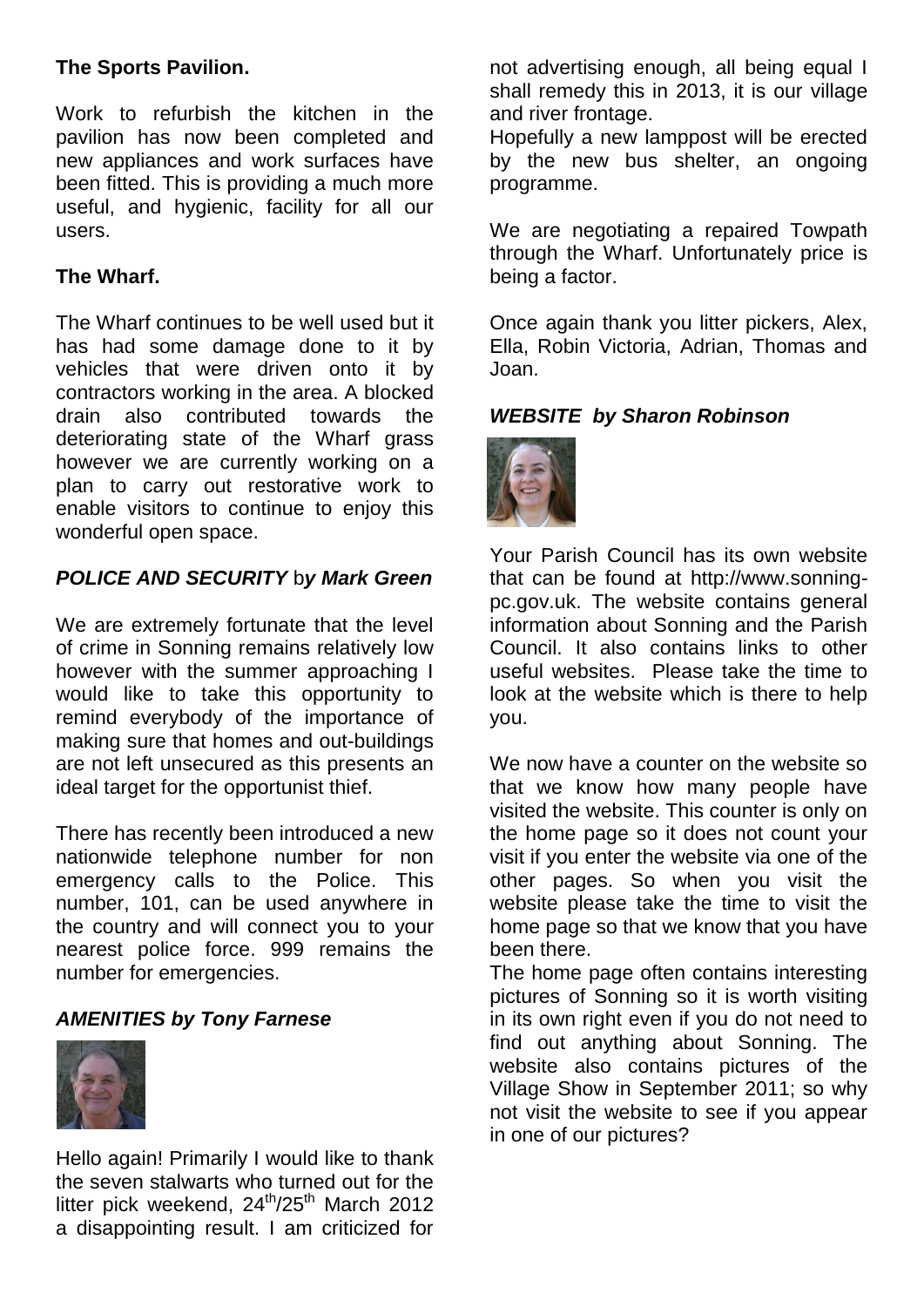*Comment by Colin McCulloch (Co-*



*opted councillor until May 2011)* 

It has been a great pleasure to serve on Sonning Parish Council for the past two years. I have witnessed the extensive work done by councillors outside formal meetings that has been of real benefit to our community. Sonning is a special place that should be conserved for future generations. At the same time it should develop to reflect changing times and our wider society. Sonning needs to continue to be a welcoming and inclusive community that caters for people of all ages and backgrounds. I have seen councillors working tirelessly towards these ends and am very grateful to them.

#### *Parish information by Lesley Bates*



Following the elections in May 2011 the Parish Council had nine, elected, Councillors. These included two new Councillors, Ian Holt and Gary Robinson who joined their seven hard working colleagues from the previous administration who were re-elected. Unfortunately, due to work commitments Ian Holt was unable to continue as a Councillor and the Council were delighted to be able co-opt Mena Pownall, who is well known to many residents and is proving to be a welcome addition. A list of Councillors, their contact details and responsibilities can be found below. As you will see from the reports in this edition the Council continues to work hard in all areas affecting the community and I would urge you to attend the meetings to see exactly how your committed Councillors work on your behalf.

Mindful of the traffic chaos caused by snow, during the winter of 2009/10, the Council purchased three salt bins (plus salt) for use during an emergency, which thankfully wasn't repeated during the 2010/11 or 2011/12 winters. However the bins are now onsite ready for use should the occasion arise.

When BT announced that the telephone kiosk in Pearson Road was to be taken out of service the Council immediately took up the offer to purchase it. Once the legal details were in place Pat Doyle tracked down the special paint and Sid Liddiard painstakingly repainted the kiosk inside and out. Pat also replaced the damaged, glazed, panels displaying 'Telephone'. Together Pat and Sid have restored the kiosk to its former glory. Any suggestions for its future use would be welcome.

#### *Sonning Bridge Pathway Lighting 2012 Jubilee Community Project by Pat Doyle*

As a major community public works project to mark the Diamond Jubilee of Queen Elizabeth II, Sonning Parish Council has devised a system to install safety lighting set flush into the single pedestrian pathway across Sonning Bridge.

This project is public safety motivated. We have a responsibility to anticipate the need to safeguard the well being of pedestrians rather than visit them in hospital or attend their funeral following an accident on Sonning Bridge.

With the total absence of any street lighting even remotely close to the Bridge Pathway, during hours of darkness pedestrians have to use a totally darkened narrow pathway with traffic passing very close by, some even carrying torches to light their way, in Victorian times yes but in 2012 not conducive to good health and safety.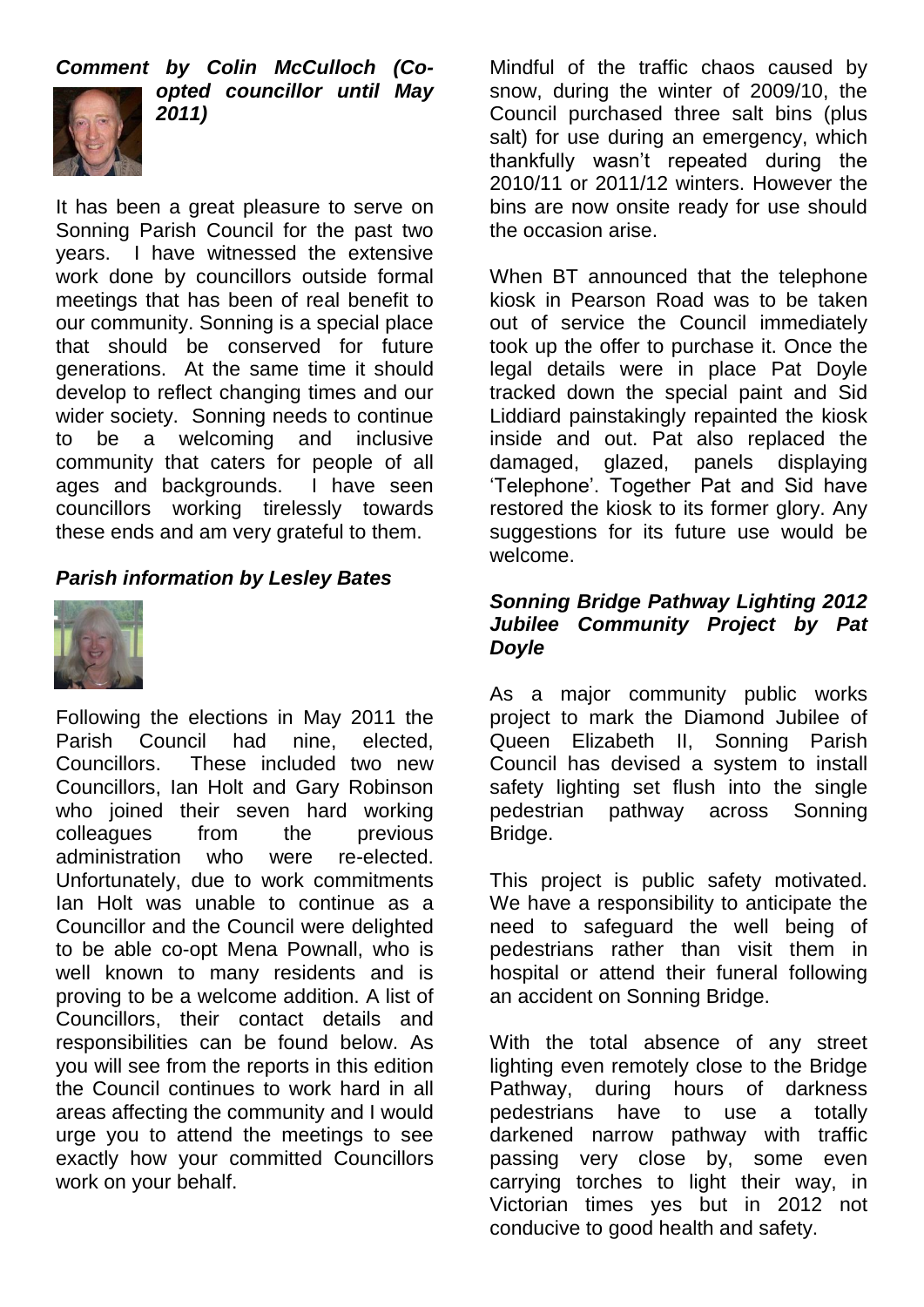Lighting will be provided by sixteen Light Emitting Diode units, 100mm square, spaced at 5.85 metres, set flush in the asphalt pathway with their outer edges flush with the inner edge of the stone kerbs. Sixteen Lights will be connected to Sonning's street lighting system, automatically switching on and off via light sensors. An environmental over-ride switch will be included should the need arise to limit the lighting 'on time' in the early hours of the morning.

Extensive consultation has been undertaken since February with Highways and Planning Departments at Wokingham Borough Council, South Oxfordshire District Council and Oxfordshire County Council. Wokingham Borough Council's Conservation Officer Giles Stephens and his counterpart at SODC Jamie Preston both concluded that Listed Building Planning Applications were not necessary for either authority. SODC also confirmed that an ordinary planning application was also not necessary. Meanwhile, WBC's Marcia Head insisted that our Parish Council should submit an ordinary planning application for 'development' and undertaking pre-planning discussion. Naturally, to ensure progress, your Parish Council fully complied.

Similarly, both Oxfordshire authorities have been more than helpful and compliant, Our local authority do require a statutory full project Road Safety Audit, an element that your Parish Council are undertaking with Peter Brett and Associates in Reading.

To carry out these important works, at least two, possibly three, roadway – bridge closures will be required between the hours of 10pm and 4.30am weekdays. As our bridge forms a vital link in the roadway infrastructure, these closures will be legally sanctioned by Wokingham Borough Council (with the co-operation of Oxfordshire County Council), and

advertised on the approach roads in Berkshire and Oxfordshire. A team of sign erectors will then install the appropriate closure and diversion signs, removing them again to match the closure and reopening times.

Thus far, Scottish and Southern Energy have submitted a full job specification and costing. This company already provides street lighting and maintenance in our area. Their involvement ensures unconditional guarantees as the quality and integrity of their work.

As expected, providing Sonning with a very long term project for our benefit and that of future generations, high cost is a major factor, our aim being, following fine tuning of 'groundworks' (excavation) costs is to bring the project in at not much more than £18,000. Which is why your Parish Council is looking to community and business funding to support its own expenditure.

This is the first major public works project undertaken by Sonning Parish Council, even the widening and the new pathway in Charvil Lane was funded by our Local Authority, so it is anxious to stress the importance of a very unique project for our village in the fervent hope that effective funding will be forthcoming.

If you would like to know more, please call Councillor Pat Doyle on 0118 969 3605 mobile 0790 513 7857 or email patidoyle@btinternet.com or [ptrck.doyle@googlemail.com](mailto:ptrck.doyle@googlemail.com)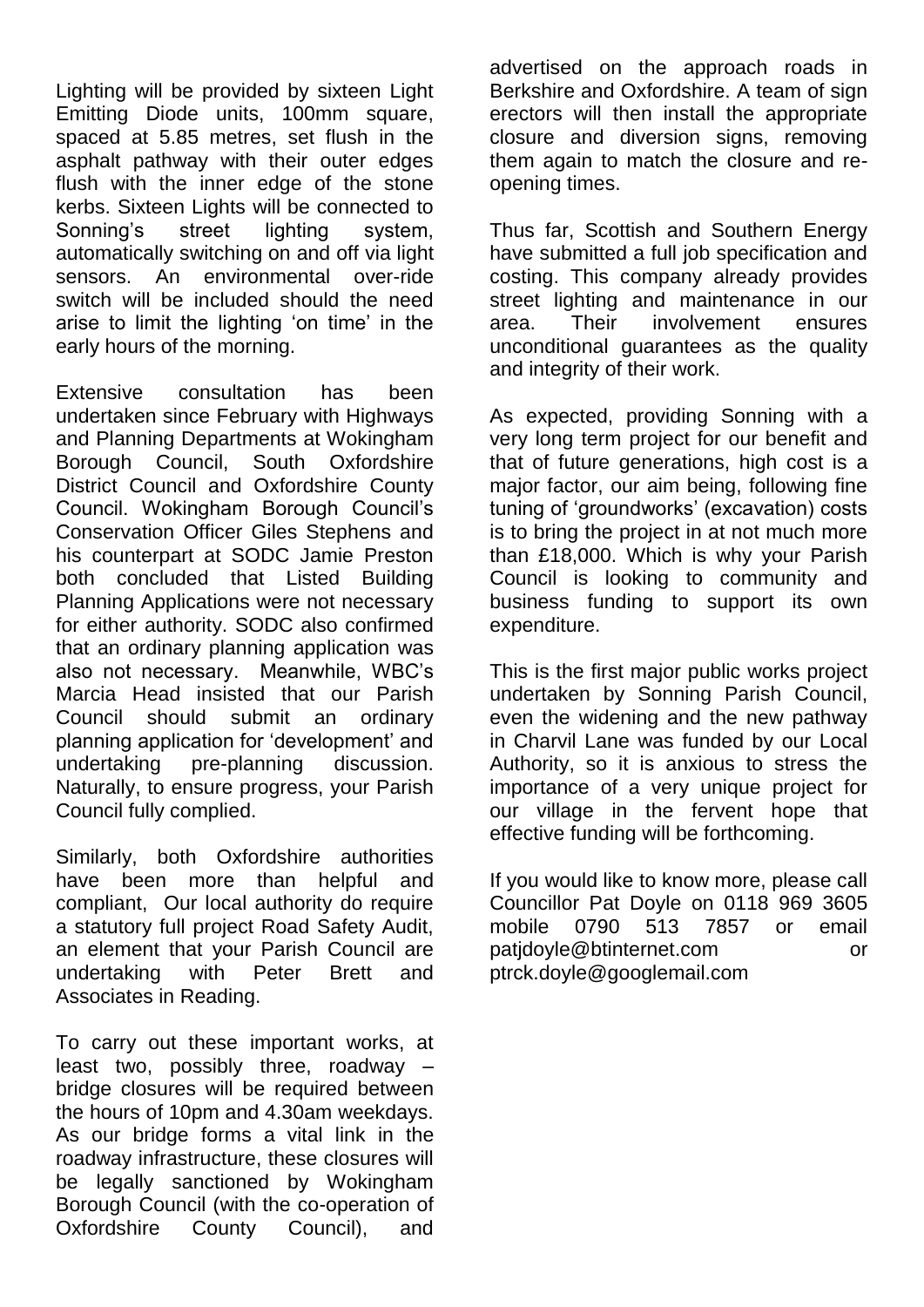#### *Pearson Hall Clock by Mena Pownall*



The Pearson hall committee have received planning permission to erect a projecting wall clock on the Pearson Hall to commemorate the Diamond Jubilee of H. M. Queen Elizabeth II.

The clock will be located in a central position with two dials facing East and West. It is a traditional design which will blend in with its surroundings and be seen by the community as a whole, as well as the numerous users of the hall

The chosen clock is of a high quality. It is made by Smith of Derby who were established in Derby in 1857 and are the leading clock repairers, restorers and conservation specialists in the UK.

Smith is a family run business which is world renowned and their clocks are in countries all over the world. They are also in the Guinness Book of records.

We will be amongst good company! The clock on St Paul's Cathedral was also made and installed by Smith in 1893, they have maintained it ever since and it is still in perfect working order.

Smith have also carried out a lot of work on the stone clock on Derby Cathedral over the years, the most recent being the restoration of the dials. Each clock dial has been hand painted in blue, with the numbers and minute markers gilded with 24 caret gold.

Smith were chosen to work with English Heritage on the restoration of the Derby Roundhouse clock (built in 1839), as well as the restoration of the clock and dials of the Woolwich Arsenal (built in 1671).

The Parish council fully support the Pearson Hall Management Committees initiative.

#### **SONNING PARISH COUNCIL**

Sonning Parish Council meet on the second Tuesday of each month (except August) at 7.30pm in the Pavilion in 'King George's Field', Pound Lane. Sonning Parish Council Planning Committee also meet in the Pavilion at 7pm on the Monday of the week before and the Wednesday of the week after the meetings of the Parish Council.

#### *Both meetings are open to the public.*

The Parish Council Annual Public Meeting is normally held in Pearson Hall, its date and time will be posted on Parish Council notice boards.

Parish Council and Planning Committee agendas are displayed on Parish Council notice boards three working days prior to their meetings.

Changes to meeting times and venues caused by severe weather or unavoidable circumstances will be posted on Parish Council notice boards.

#### **SONNING PARISH COUNCIL CONTACTS:**

| Mark Green - Chairman and         |                              |
|-----------------------------------|------------------------------|
| <b>Recreation group Chairman</b>  | 0118 9696621                 |
| <b>Pat Doyle - Planning Chair</b> | 0118 9693605                 |
| <b>Tony Farnese</b>               | 07774 494610                 |
| Ken Peters-Highways Chair         | 0118 9696762                 |
| <b>Vicky Reeve</b>                | 0118 9449354                 |
| <b>Gary Robinson</b>              | 0118 9690748                 |
| <b>Sharon Robinson</b>            | 0118 9690748                 |
| lan Runnalls                      | 0118 9693389                 |
| <b>Mena Pownall</b>               | 0118 9698245                 |
| <b>Lesley Bates - Clerk</b>       | 0118 9697753                 |
| Website                           | http://www.sonning-pc.gov.uk |

#### **2012 Annual Parish Meeting**

The Annual Parish meeting will take place this year on Tuesday  $22^{nd}$  May 2012 in the Pearson Hall starting at 7.00 for 7.30pm. I would like to take this opportunity to encourage as many residents as possible to attend this meeting.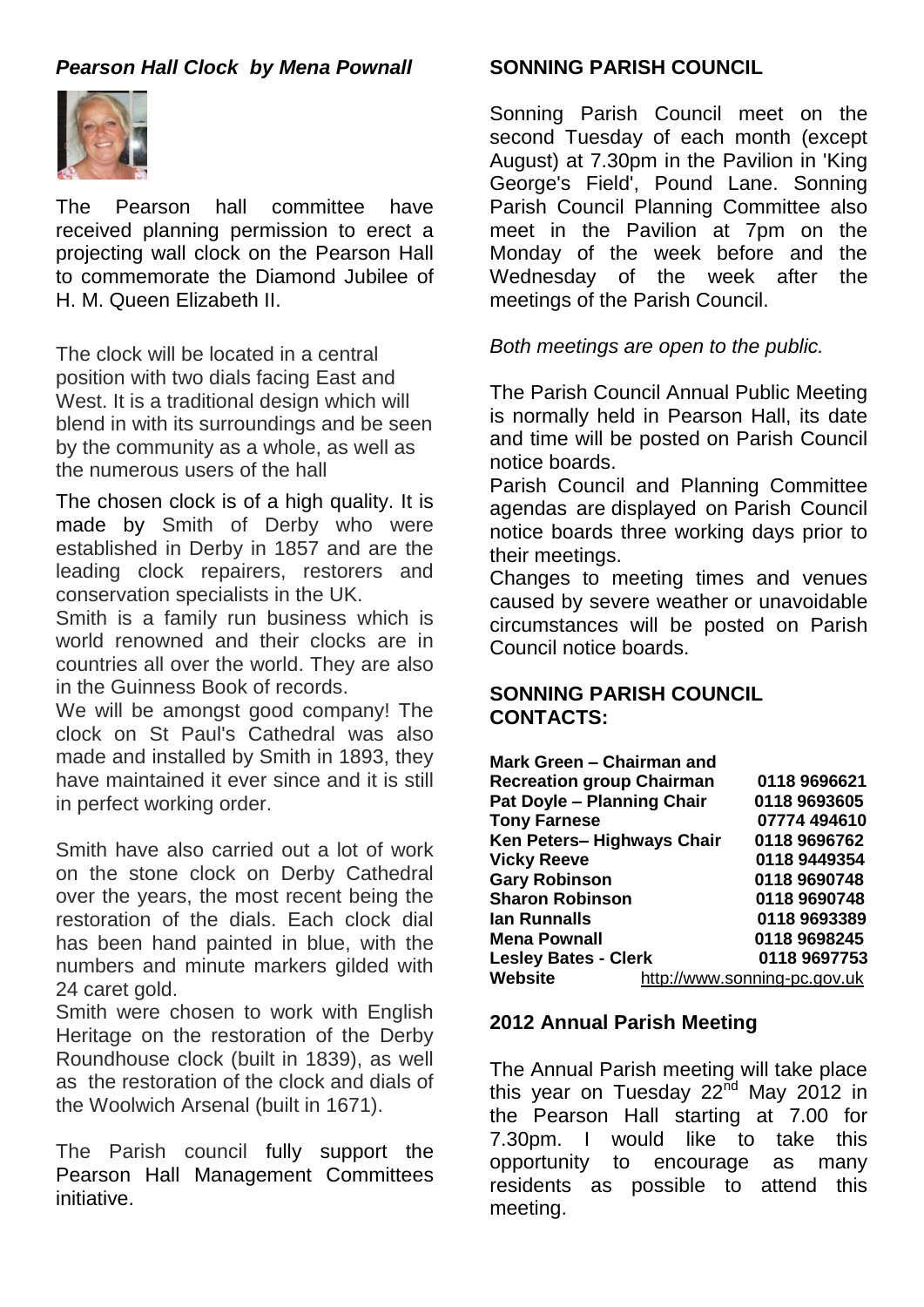# **Sonning Annual Parish Meeting**

# Tuesday 22<sup>nd</sup> May 2012 7pm for 7.30

### Agenda

Introduction and Welcome to Councillors and Guests.

Apologies.

Approval and signing off of the 2011 APM minutes.

Chairman's Report (Mr Green)

Councillors reports

a) Finance – Chairman

b) Sports, Recreation and Environment – Chairman

c) Police – Chairman

d) Highways – Mr Peters

e) Planning – Mr Doyle

Borough Councillors Report (Mr Haines). Conservation Area Assessment - Presentation (Mr Doyle)

Open Forum – Questions from Parishioners

Summing up and close of meeting.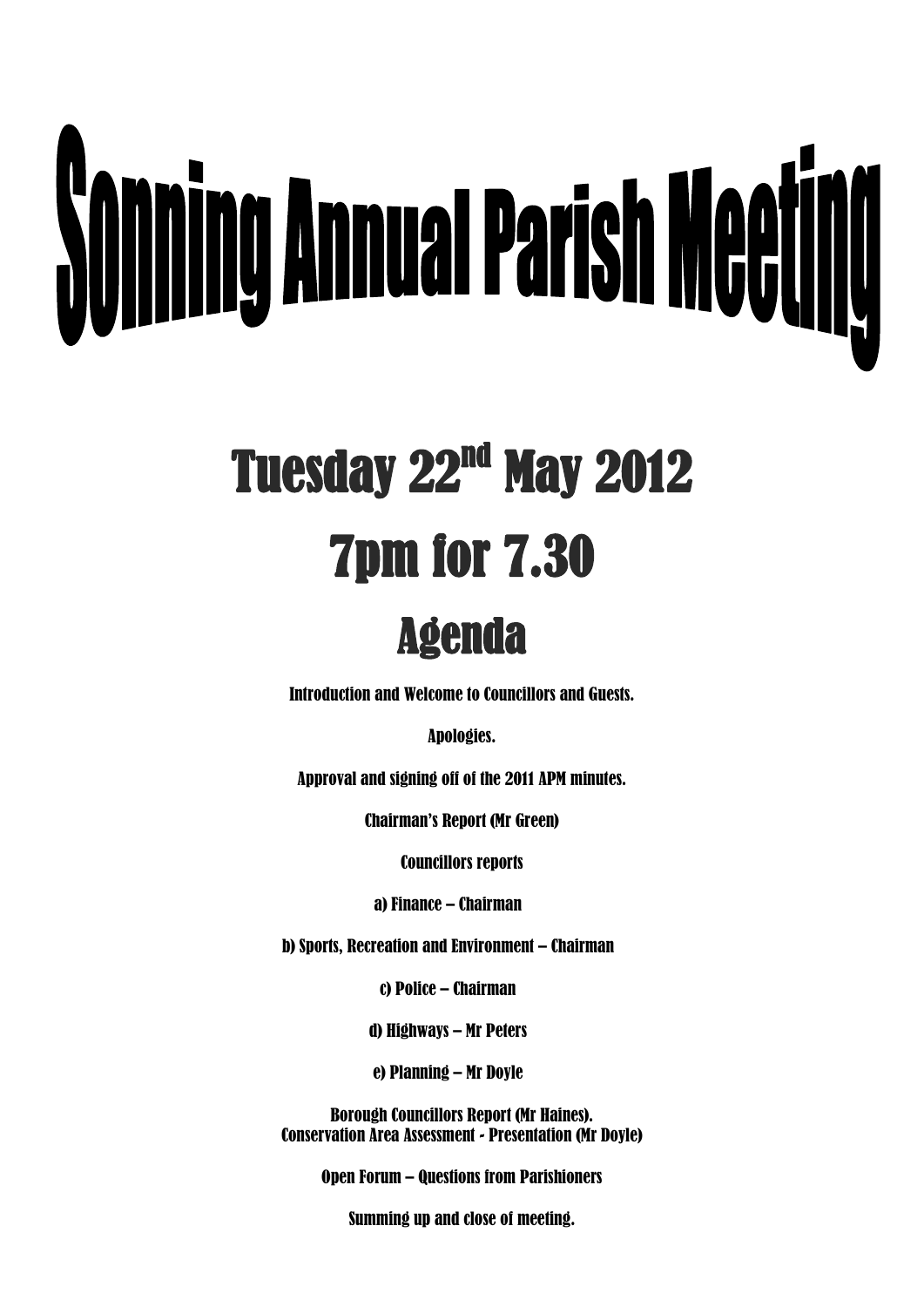#### **BOROUGH COUNCIL UPDATE - 2012**

#### **by Mike Haines**



#### **1. Introduction**

Last year we saw a full election for Sonning Parish Council on, the first full election in quite some time. At the Borough level Steve Chapman stood down and I was selected by interview and then elected as Sonning's new Borough Councillor. Mark Green was unanimously re-elected by fellow councillors as Chair of Sonning Parish Council for a further year.

For my part I was elected as the new Borough Councillor for the Sonning Ward, I would like to thank Steve; he put in 10 years valuable service and gave me his full support in the handover period for which I am most grateful. I believe much has been achieved which could not have been done without the efforts of a strong team and the support of the community – and we all wish him well following his move to the West Country.

#### **2. Budget**

Wokingham is the worst government funded authority per head of population in the country. We receive £119 per person which equates to less than 20p in the pound, the average authority receives 50p, this already low amount fell in 2012. And is a result of the relatively affluent nature of the Borough, this involved a change at Government level in the formula deployed to calculate the amounts released to Borough Councils.

Much was said in the press regarding northern councils experiencing large funding cuts compared with the South - this is misleading. Although our major grant increased by 6%, our total grant funding was cut by 23.7%, £6.4m. As a result our budget for this year is £99.2m v £105m last year (Education at £117m is a separate ring fenced budget). This balancing has been achieved through the hard work of councillors and officers to achieve efficiencies whilst maintaining services - we continue to be rated good on value for money by external audit. The work on streamlining the way the Council works initiated two years ago continues and as a result we approved a zero increase in your Council Tax for 2011/12. The pressure on finances continues this year and tight fiscal control is being exercised.

#### **3. Transport Funding**

Wokingham Borough Council in partnership with Reading is currently competing for a £24.2m slice of the £590m Sustainable Transport Fund from central government. The LSTF is the successor to the Transport Innovation Fund (TIF) and the Urban Fund. The results will be known in June 2012. There are many caveats attached and (unfortunately) the money may not be used for major structural projects - For example a Thames Crossing.

If granted the money will be used to enhance the A329 route, the bid includes plans to modernise traffic signals along the routes, improve public transport, introduce an online car sharing portal, as well as appointing a cycle officer to increase the number of people using pedal power.

Funding for an additional Thames crossing is not available in the current economic climate and the subject is at the back of the agenda although it remains a recognised priority, this is all the more reason to support the hard work of Ken Peters and his team of councillors on SPC and residents on proposals to reduce traffic and try to ease the flow in the centre of Sonning.